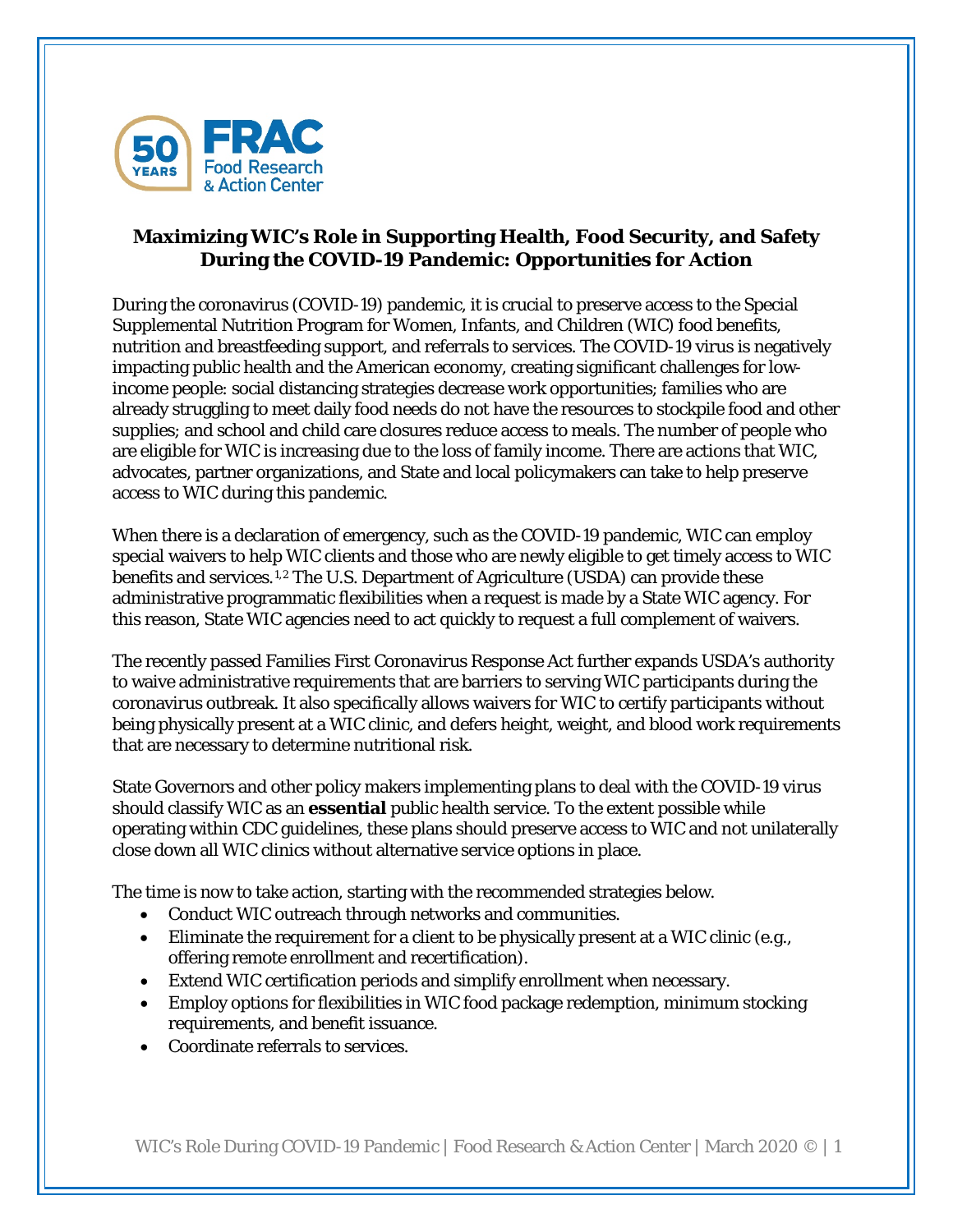#### **Opportunities for Action**

**Advocacy organizations, other partners, and WIC should widely disseminate information about WIC services and special policies during the COVID-19 pandemic.** Health, social service, early childhood education, school, advocates, and community partners should include WIC outreach in their communications to parents and communities. Advocates can facilitate access to WIC during this time by fully utilizing their networks to share WIC's toll-free numbers, websites, apps, enrollment portals, and any special policies to facilitate access to WIC benefits (e.g., offering virtual or remote enrollment or flexibilities for food redemptions). Organizations can integrate WIC information and messages into their websites, hotlines, social media, media, community outreach channels, and other pandemic-related resources.

State and local anti-hunger organizations can help identify barriers and facilitators to WIC participation during this health crisis, and make recommendations for waivers, policies, processes, and partnerships. Advocates can offer State and local WIC agencies recommendations and to facilitate feedback from relevant stakeholders (including from leaders, such as representatives from communities and groups served by WIC, parents participating in WIC, and parents made newly eligible by the COVID-19 pandemic). State and local agencies may have specific requests for assistance from partners. For example, one organization is working with their county public health directors to organize food distributions from WIC clinics. They are discussing plans to create a system that is consistent with social distancing, such as setting up a text system that allows families to connect for an individual receipt of food rather than standing in lines.

State WIC agencies should use the State WIC toll-free phone number, website, texting systems, and social media to help WIC clients determine opportunities for enrolling in WIC, and to keep updated on WIC's COVID-19 policies. State and local WIC agency COVID 19 communications should be issued in the primary languages used by WIC applicants and participants.

**State and local WIC agencies should waive the requirement for clients to be physically present for enrollment and recertification in WIC during the COVID-19 health crisis.** WIC participants should have the option to enroll or be recertified remotely via the internet, phone, or virtually through commonly available video chat functions (such as Face Time, Skype, or public health telehealth systems). As per the Human Pandemic section of USDA's 2017 *Guide to Coordinating WIC Services During Disasters*, "State Agencies may not be able to certify applicants for WIC at application/issuance sites or at local WIC clinics due to restrictions on social gathering, and will need to operate under alternate procedures." In addition, the Families First Coronavirus Response Act specifically grants USDA the authority to allow WIC agencies to certify individuals without their being physically present in the WIC clinic. The Act also allows USDA to defer the height, weight, and blood work requirements necessary to determine nutritional risk. WIC will need to employ this option in order to make off-site enrollment or recertification viable for clients. Normally, most clients rely on WIC to measure height and weight and to conduct blood work, this may not be possible during the current crisis.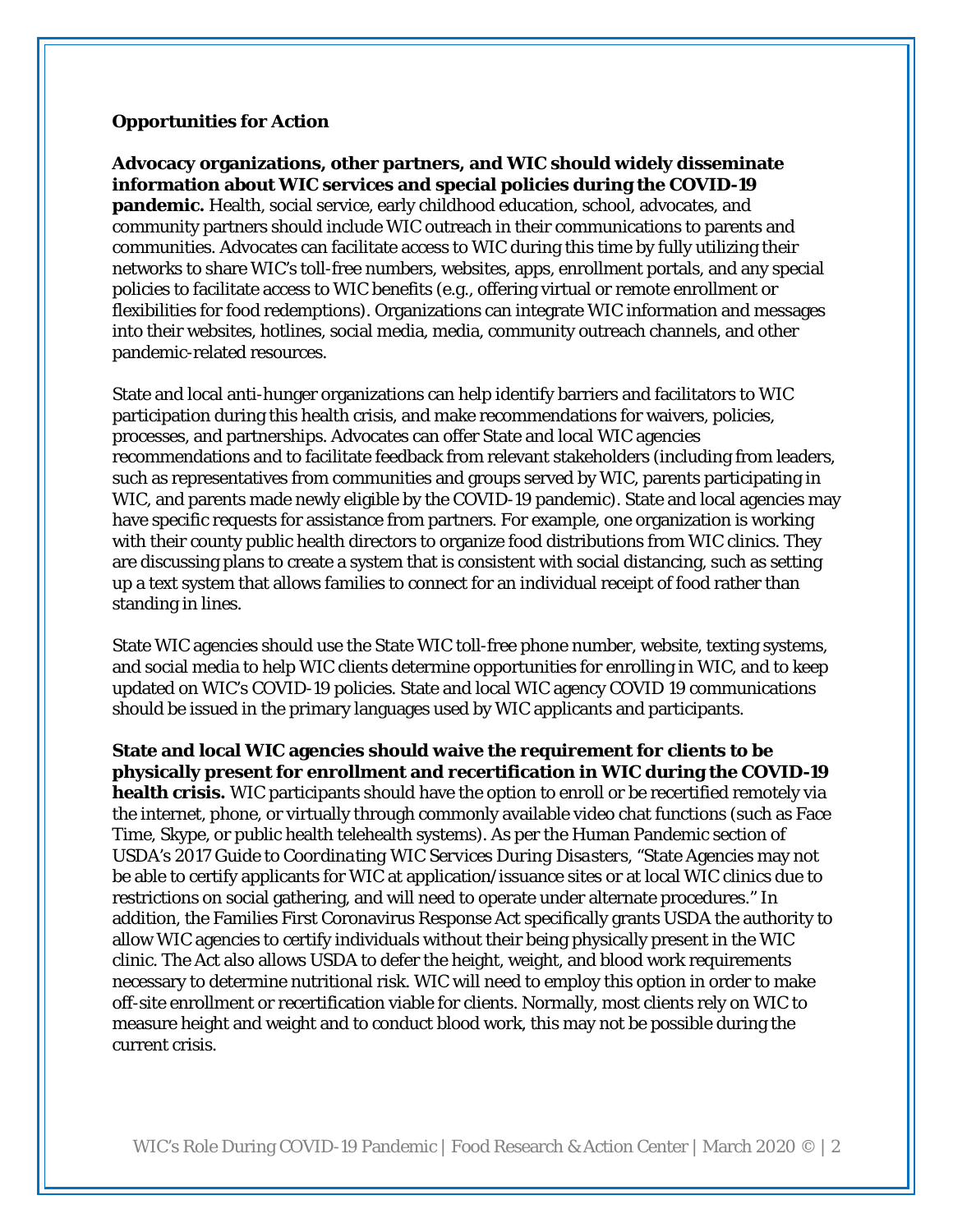**State and local WIC agencies should utilize options to extend certification periods and streamline income eligibility.** WIC can shorten or extend WIC eligibility certification periods by up to 30 days to streamline the WIC certification process to get newly eligible participants in the program, or extend WIC recertification due dates by 30 days to avoid creating unnecessary hardship on current participants. Under the expanded waiver authority in the Families First Coronavirus Response Act, State WIC agencies can extend certification periods to avoid creating unnecessary hardship on current participants during the COVID-19 pandemic. This is crucial to accommodate the social distancing requirements being implemented to reduce the spread of the virus.

WIC should streamline income eligibility using automatic income eligibility for applicants who are newly enrolled in the Supplemental Nutrition Assistance Program (SNAP), potentially including Disaster SNAP (D-SNAP) if it is offered in response to circumstances caused by the COVID-19 virus. If necessary, by using an emergency waiver, WIC can simplify eligibility procedures by allowing families to qualify for WIC by signing a "self-declaration" form to demonstrate that they are income eligible. This would include electronically "signing" the form.

These options can also streamline the workload for WIC staff during the COVID-19 pandemic, potentially allowing them to meet the increased need for WIC with a reduced staff, and transition to virtual services.

# **State WIC agencies should employ options for flexibilities in WIC food package redemption, relax minimum stocking requirements, and maximize benefit**

**issuance.** For WIC shoppers in stores with reduced stock due to the COVID-19 health crisis, WIC can allow substitutions for missing items offering flexibility in the following categories:

- types (e.g., allow full-fat or non-fat milk if non-fat milk is not available; and allow canned fruit and vegetables in states that currently only fresh and frozen produce);
- brands (e.g., allow available brands that meet the WIC nutrition standards); and
- sizes (e.g., allow any sized loaf of whole-grain bread available instead of WIC's federal requirement for a one-pound loaf of bread) of WIC foods.

Flexibility regarding food choices and minimum stocking requirements allow WIC shoppers and retailers to maximize food package choices when food supply chains are overburdened and disrupted by the current health emergency. WIC agencies and WIC vendors need protection against being found in violation of the WIC stocking requirements if insurmountable barriers to stocking certain items occur during this time. Stores need to be willing to continue redeeming WIC in order for WIC shoppers to be able to fully utilize their benefits.

Continuing to receive WIC benefits should not be dependent on completing nutrition education visits or modules during the COVID-19 pandemic. WIC should continue to offer nutrition education but not make completing it a condition of receiving the next month's benefits downloaded on the WIC EBT card or the next set of paper vouchers.

WIC can already provide up to three months of benefits in advance. In some circumstances, it may become necessary to allow WIC clients to start spending the next month's benefits early to stockpile food. This would require a waiver.